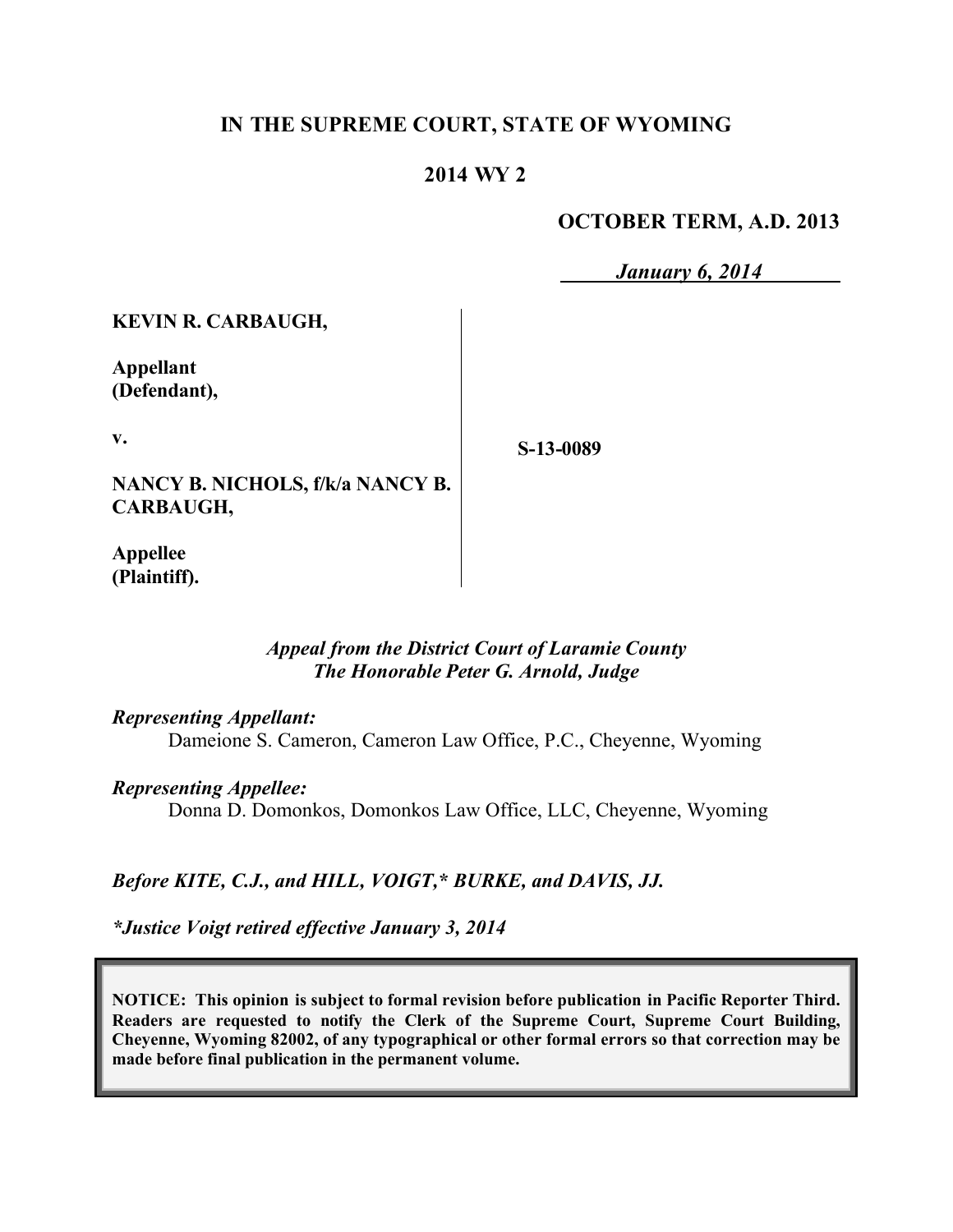## **DAVIS**, Justice.

 $\overline{a}$ 

[¶1] The district court modified the custody, visitation, and child support provisions of the decree which divorced these parties. Appellant Kevin Carbaugh (Father) does not challenge the modification, but claims that the district court abused its discretion when it entered a written order which he contends differs from an oral ruling concerning his obligation to reimburse Appellee Nancy Nichols (Mother) for medical and other expenses of one of the parties' children. We find no abuse of discretion and therefore affirm. We also deny Mother's request for sanctions under Wyoming Rule of Appellate Procedure 10.05.

#### **ISSUES**

[¶2] 1. Did the district court abuse its discretion when it declined to determine the amount Father owed Mother to reimburse her for expenses she had incurred for health care of one of the parties' children?

2. Is Mother entitled to an award of attorney fees and costs under Wyoming Rule of Appellate Procedure 10.05?

## **FACTS**

[¶3] The parties married in 1995 and divorced in 2005. The divorce decree awarded them joint custody of their two children, J.C. and M.C. Each parent was allowed to have the children fifty percent of the time, and child support was calculated on that basis. Father was required to provide health insurance for the children, and the parties were required to equally divide any remaining "health, medical, dental, orthodontic, eye care, prescriptions and/or counseling expenses" not covered by insurance. *See* Wyo. Stat. Ann.  $\frac{1}{8}$  20-2-401 (LexisNexis 2013).<sup>1</sup> The district court awarded child support in accordance

(i) Require in the support order:

<sup>&</sup>lt;sup>1</sup> Wyoming Statute  $\S$  20-2-401 governs medical support in child support orders:

<sup>(</sup>a) In any action to establish or modify a child support obligation, the court shall order either or both of the parents to provide medical support, which may include dental, optical or other health care needs for their dependent children. The court shall:

<sup>(</sup>A) That one (1) or both parents shall provide insurance coverage for the children if insurance can be obtained at a reasonable cost and the benefits under the insurance policy are accessible to the children; and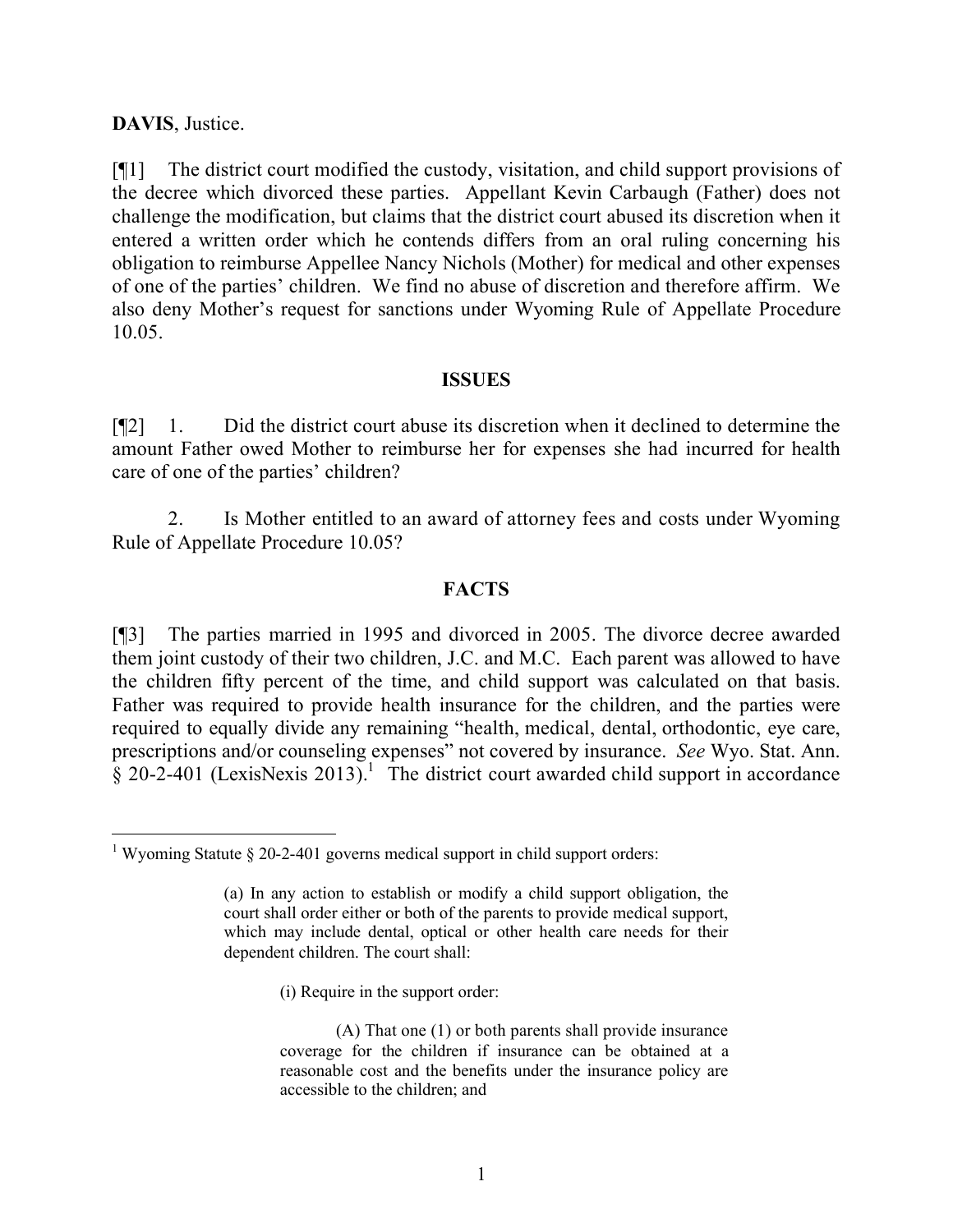with the applicable statutory guidelines. *See* Wyo. Stat. Ann. §§ 20-2-301 to -316 (LexisNexis 2013).

[¶4] Mother moved to modify the custody provisions of the decree in 2009, claiming that the joint custody arrangement was not working and that there were other grounds for modification. She also asked the court to modify the support provisions of the decree, because if she was awarded primary custody and Father did not have the children fifty percent of the time, his support obligation would increase.<sup>2</sup> The designated record is limited, but what we have available to us contains no indication that she or Father asked the court to modify the provisions of the decree governing payment of medical expenses incurred for the benefit of the children.

[¶5] When the matter went to hearing, Mother explained the problems that had led her to seek a modification of the decree. M.C. suffers from diabetes and an eating disorder, and she has had extensive treatment for both. Mother did not testify to the costs of treatment except during the following exchange about how the treatment bills had been paid:

> [Mother's Attorney]. While I'm thinking of it. The Center for Change [a treatment facility in Utah], was that covered entirely by insurance?

> > (B) That both parents be liable to pay any medical expenses not covered by insurance and any deductible amount on the required insurance coverage as cash medical support; or

> > > . . .

Wyo. Stat. Ann. § 20-2-401 (LexisNexis 2013).

 $2^{2}$  See § 20-2-304(c), which provides as follows:

When each parent keeps the children overnight for more than forty percent (40%) of the year and both parents contribute substantially to the expenses of the children in addition to the payment of child support, a joint presumptive support obligation shall be determined by use of the tables. After the joint presumptive child support obligation is derived from column three of the tables, that amount shall be divided between the parents in proportion to the net income of each. The proportionate share of the total obligation of each parent shall then be multiplied by the percentage of time the children spend with the other parent to determine the theoretical support obligation owed to the other parent. The parent owing the greater amount of child support shall pay the difference between the two (2) amounts as the net child support obligation.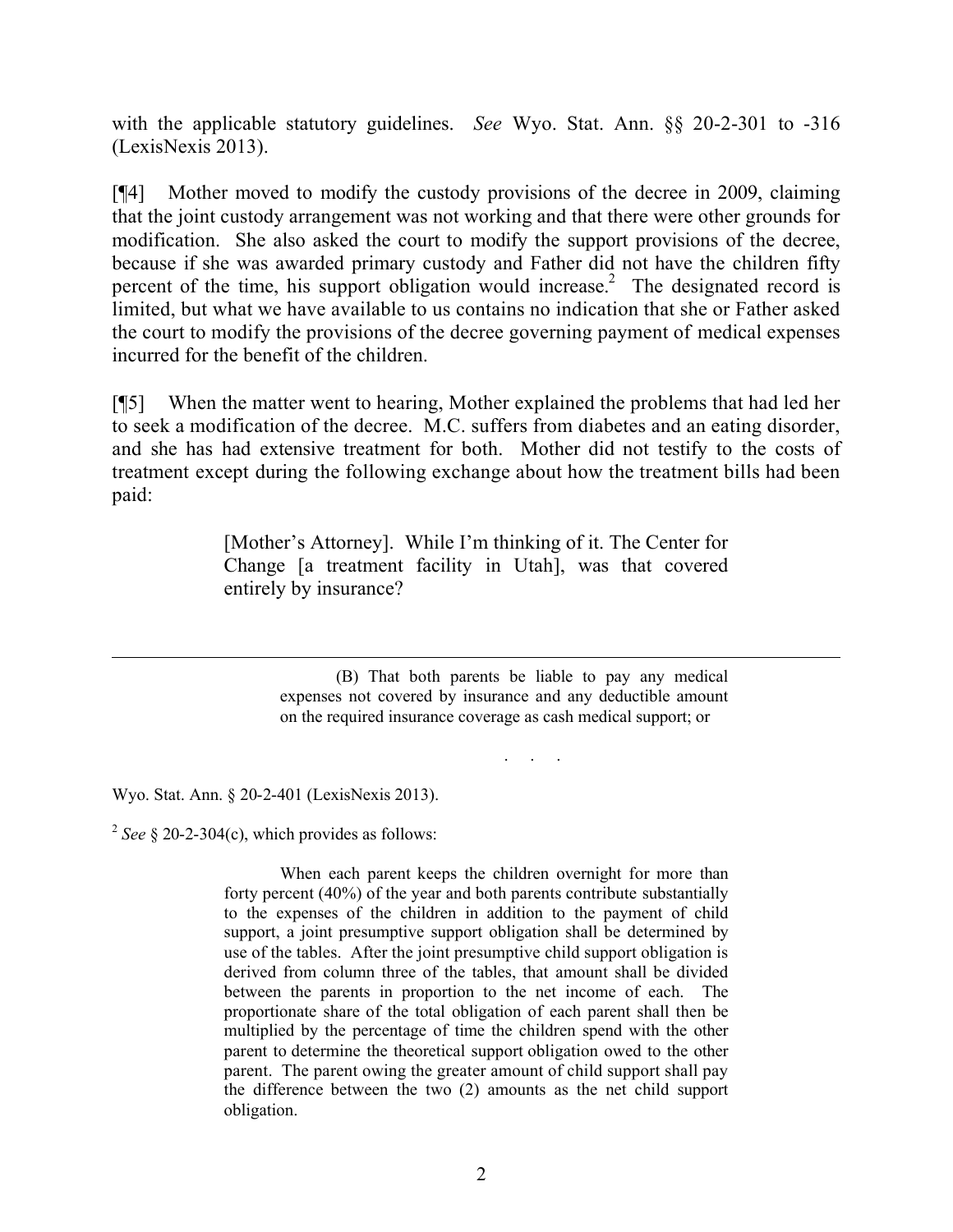[Ms. Nichols]. No, it was not.

Q. How much out-of pocket did you spend toward medical bills for Center for Change?

A. Um, my family and I spent at least \$15,000.

Q. Have you incurred significant medical expenses throughout this process?

A. Yes, I have.

Q. What have those expenses been?

A. Those I don't have the details of off the top of my head.

Q. What is your monthly prescription cost for [MC]?

A. Those run anywhere from \$150 up to about \$300 a month.

Q. Is that covered by insurance?

A. That's after insurance. That's the insurance co-pay.

Q. So you've been bearing those costs yourself?

A. Yes.

Q. Would you like the Judge to consider that when he apportions the responsibility for the other expenses?

A. Yes, please.

[¶6] The record indicates that the reference to "other expenses" probably related to attorney fees, a custody evaluation, and fees of a guardian *ad litem* incurred in the modification proceedings. Neither of the parties challenged the original medical payment requirements in the modification proceedings. The district judge commented on the medical payment obligations under the decree: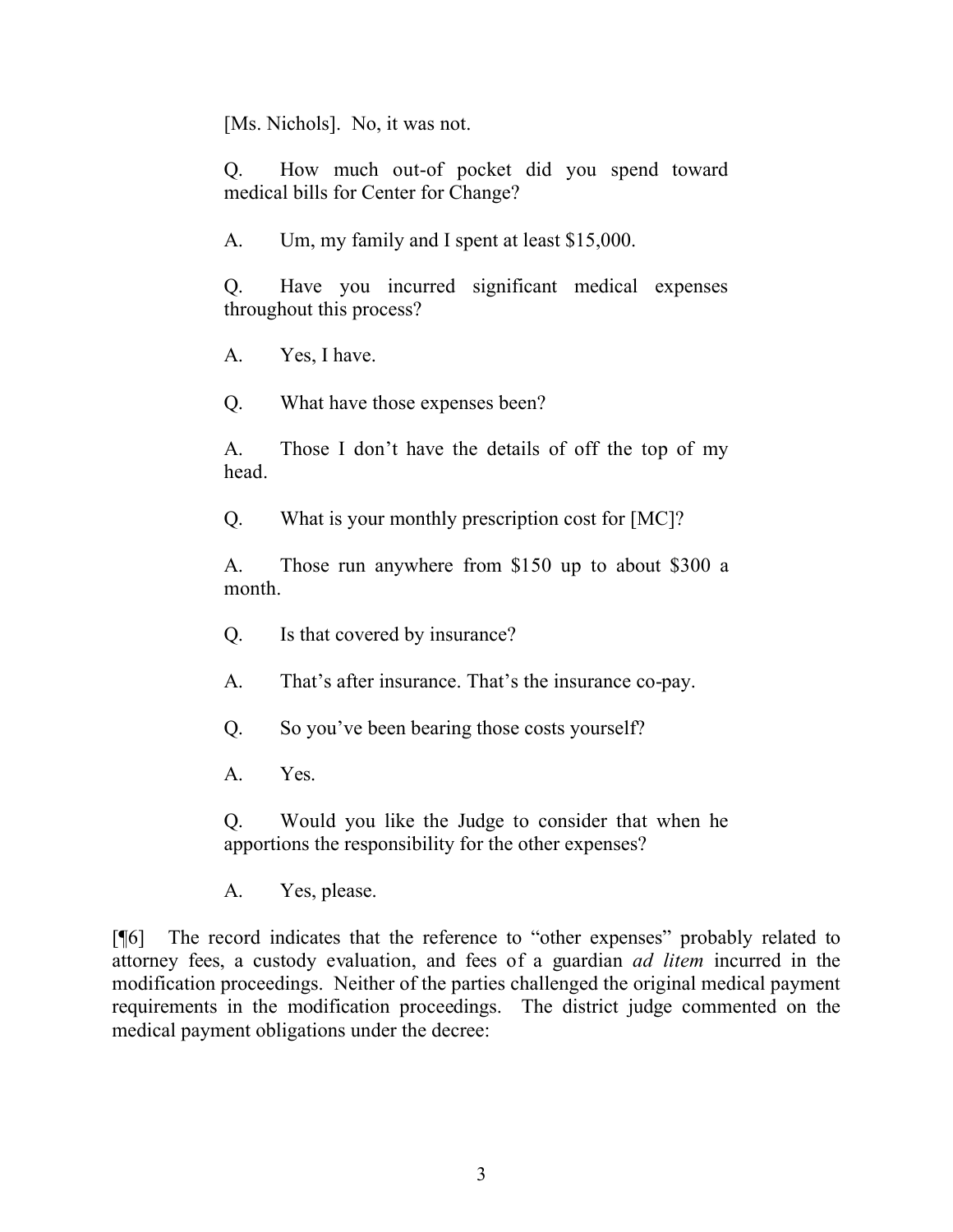THE COURT: . . . . Mr. Carbaugh, I think it's appropriate for you to share in the uncovered medical expenses that have been incurred for the care of [M.C.].

So, Ms. Nichols, you will need to get together those statements. I assume there are hundreds of them."

. . . . .<br>. . . . . .

MS. NICHOLS: (Nodded.)

THE COURT: ... Any other questions.

[Father's attorney]: I just have one, Your Honor. To get it right, the parties split [guardian *ad litem* fees], my client absorbs all of the [custody evaluator fees], and half of the \$15,000 that she says she owes, is that right, for the treatment facility?

THE COURT: That's right.

[¶7] The parties submitted competing orders after the hearing, and the court entered a written order modifying custody, visitation, and child support. *See* W.R.C.P. 58 (process of entry of judgment or order). We are unable to determine from the record itself which party submitted the order ultimately entered, although Mother's brief represents that it was prepared by Father's attorney. The order awarded each parent primary custody of one child, with Mother as M.C.'s primary custodian. The order stated in the last paragraph that "[Father] shall reimburse [Mother] for one-half of the uncovered medical costs for medical care for MC, in the amount of \$\_\_\_\_\_\_." The district judge initialed the stricken portion of the text. The party submitting the order obviously anticipated that the judge would fill in the amount he concluded Father owed, but the judge declined to do so, striking out that portion.

[¶8] The order modifying the decree also required Father to provide health, dental and vision insurance on behalf of both of the minor children if it was reasonably affordable through his employment or otherwise. It also provided that "[t]he parties shall split 50/50 any and all non-covered and deductible amounts, including prescriptions, dental, eye care, orthodonture, counseling and all other health related needs of the child and expenses not covered by insurance." This provision is substantially similar to that of the divorce decree.

[¶9] This appeal was timely perfected.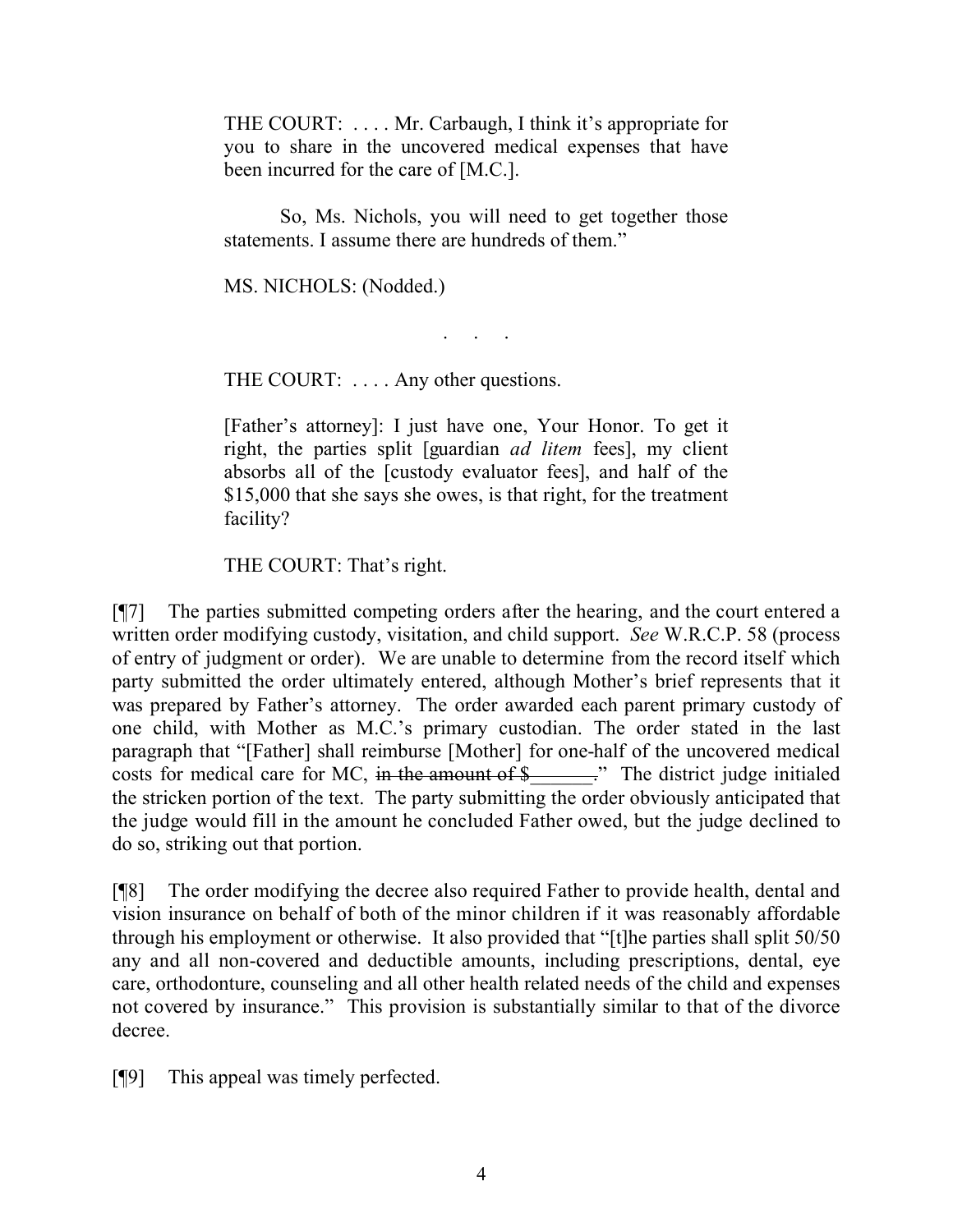## **DISCUSSION**

[¶10] Father does not challenge any part of the order modifying custody and support except that in which the court declined to determine the amount he owed Mother to reimburse her for medical expenses. Father claims that the district court abused its discretion in entering a written order which departs from its oral ruling because it does not limit his liability for M.C.'s expenses to one half of the \$15,000 mentioned in the hearing.

[¶11] Father acknowledges that we have held that a ruling from the bench in a civil case is not final when it is followed by a written order. *Forbis v. Forbis*, 2009 WY 41, ¶ 8, 203 P.3d 421, 423-24 (Wyo. 2009) (citing *Madigan v. Maas*, 2005 WY 91, ¶ 11, 117 P.3d 1194, 1197 (Wyo. 2005); *Broadhead v. Broadhead*, 737 P.2d 731, 733 (Wyo. 1987)). However*,* Father argues that *Root v. Root*, 2003 WY 36, ¶ 26, 65 P.3d 41, 49 (Wyo. 2003), requires that the order modifying custody be reversed and remanded to conform with what he claims was the district court's oral ruling. In *Root*, the district court's decision letter awarded the husband in a divorce case \$25,000 for his share of the value of a business. *Id.* The decree did not contain this award, probably through inadvertence, and we remanded for correction of the decree. *Id.* 

[¶12] Father claims that the testimony only demonstrated that medical expenses would be around \$15,000, but that he has recently been presented bills for over \$100,000. He contends that there was no evidence to support such a large figure, and that reimbursement of that amount should be corrected because it shocks the conscience. He construes the district court's order to require him to pay whatever amounts Mother claims he owes.

[¶13] Mother responds that the testimony quoted above described treatment by one provider of several, and that the judge's comments reflect only a requirement of the existing decree. She argues that this is not a case in which the oral pronouncement did not conform to the written order because the court did not rule that Father was responsible for the bills of only one provider as he claims. She also points out that Father can request a hearing if he believes that he should not be required to pay the bills Mother submits to him.

[¶14] We ordinarily review modifications to custody, visitation, and child support for "procedural error or a clear abuse of discretion." *Roemmich v. Roemmich*, 2010 WY 115, ¶ 7, 238 P.3d 89, 92 (Wyo. 2010) (citing *Inman v. Williams*, 2009 WY 51, ¶ 9, 205 P.3d 185, 191 (Wyo. 2009)). In this case, we are asked to determine whether the district court entered an improper order in light of what is claimed to be a prior binding oral ruling. We will review under the same standard.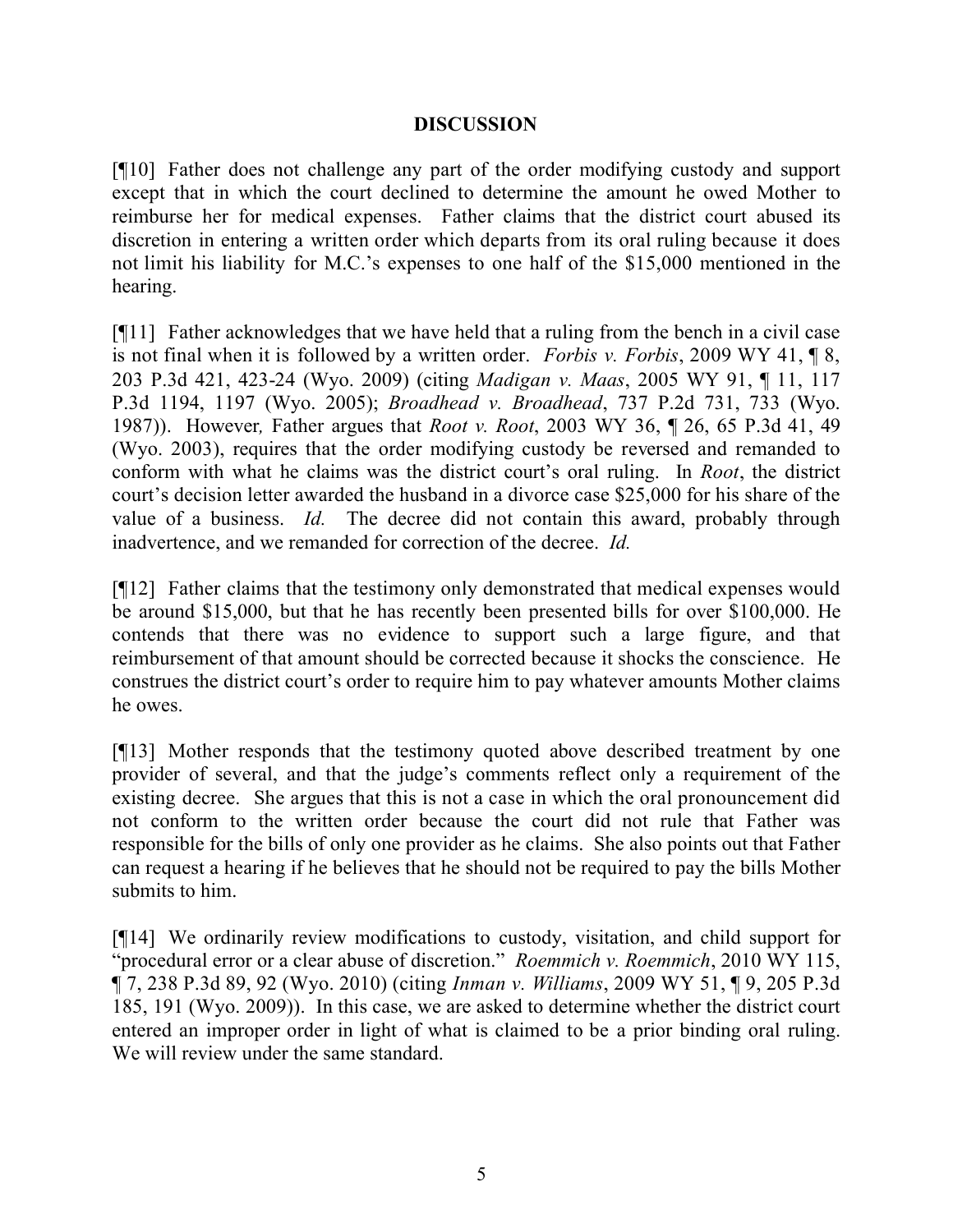[¶15] Medical support expenses were not an issue at the modification hearing, and the parties submitted no evidence as to the total amount or reasonableness of the expenses Mother might have incurred. The testimony related to custody, and specifically to the manner in which Mother had dealt with M.C.'s problems and the expense she had incurred in doing so. This testimony showed that she had managed M.C.'s care and had borne the expense herself, which correlated to the factors courts are required to consider when custody is disputed. *See* Wyo. Stat. Ann. § 20-2-201 (LexisNexis 2013) (the factors include ability to provide adequate care, competency of the parent, and willingness to accept all responsibilities of parenting).

[¶16] Although the decree does not explicitly say so, a parent is only required to reimburse the other divorced parent for the reasonable and necessary health care (in this case, including medical, dental, orthodontic and eye care, as well as prescriptions and counseling expenses) provided to a child:

> A parent from whom financial contribution is sought nevertheless retains the right to challenge the reasonableness of the medical expenses. . . .

> Some of the relevant questions to be addressed when considering the reasonableness of a reimbursement request are: (1) was the treatment medically necessary; (2) was the medical treatment in response to an unforeseen emergency requiring immediate action; (3) did the treatment involve elective or cosmetic medical services, and if so, was it in the best interest of the child involved to undergo such treatment; and (4) in cases of elective or cosmetic medical treatment, was the decision economically sound, given the parties' financial resources. . . . These cases are, by necessity, factually sensitive.

*Gotlib v. Gotlib*, 944 A.2d 654, 661 (N.J. Super. Ct. App. Div. 2008); *see also* Laura W. Morgan, *Child Support Guidelines* § 7.01[B] (2d ed. 2013) ("Case law . . . has generally provided that medical expenses include: treatment provided by a medical or dental doctor, so long as necessary and reasonable.") (citations omitted); 3 Arnold H. Rutkin, *Family Law & Practice* § 33.05[7] (2012) ("As with child care costs, [medical] expenditures are, perhaps, best determined on a case-by-case basis.") (citations omitted).

[¶17] The amount, reasonableness, and necessity of the medical expenses for M.C.'s care were not issues raised by the pleadings in the modification proceedings, and the district judge did no more than point out that expenses not covered by insurance were to be divided evenly under the existing decree. He told Mother to "get together those statements." The testimony indicated that Mother did not know exactly how much she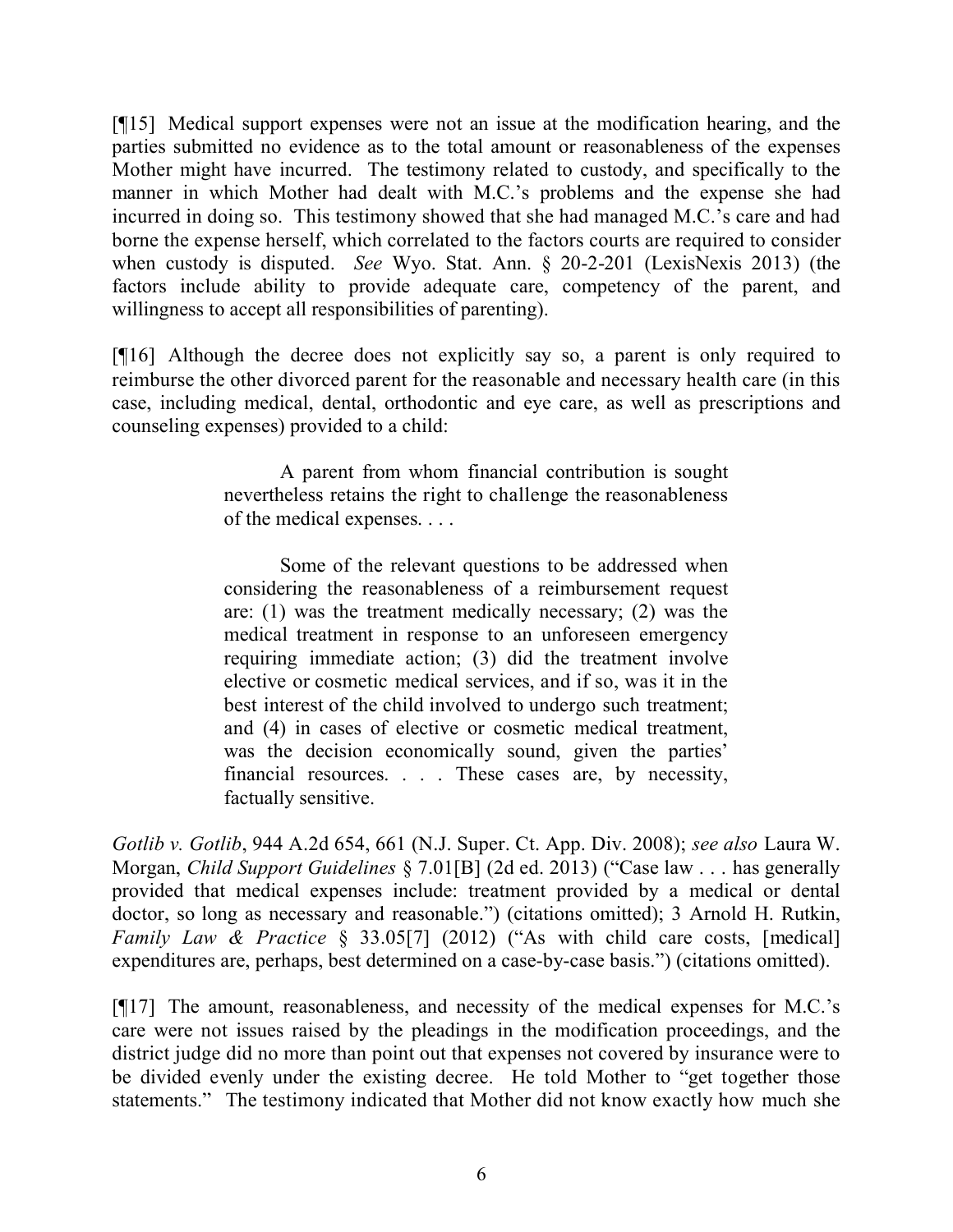and her family had paid at that point. The divorce decree required Father to pay his share of any uncovered costs within thirty days after receiving notice of expenses, and so he had no obligation to pay at the time of the hearing, as Mother had not gathered the bills or presented them to him.

[¶18] The district court obviously recognized that reimbursement for medical expenses was not an issue raised by the pleadings, and that it had heard no evidence which would allow it to determine the amount, reasonableness, or necessity of the expenses. It therefore properly declined to make an award.

[¶19] Although there was limited testimony about the approximate amounts Mother and her family had paid for M.C.'s care at one facility, Father cannot bootstrap these indefinite and probably advisory remarks into a ruling limiting his obligations under the decree in force when they were incurred. There is no reason to believe that the court inadvertently made a mistake like that in *Root,* as the judge here modified the proposed decree to reflect his ruling and initialed the change.

[¶20] Father's brief informs us that he has since the hearing received bills in a much larger amount than the amount referred to at the hearing. Nothing in the order or the record before us suggests that the district judge intended to present Mother with a blank check for any expense she might claim. Father may file an appropriate pleading asking the district court to determine whether the claimed expenses are reasonable and necessary, and whether he is in fact obligated to pay any or all of them.

[¶21] If he does not file such a motion or pay his share of the expenses, Mother may choose to file a motion asking the district court for an order requiring him to show cause as to why he should not be held in contempt for failing to reimburse her. *See generally*  W.R.Cr.P. 42.1 (civil contempt proceedings and remedies). He may contest the reasonableness and necessity of the underlying expenses and/or defend against the contempt proceeding based on inability to pay. *See* W.R.Cr.P. 42.1(b) (after notice and a hearing, the court may find a person in civil contempt for their refusal to "perform an act that is yet within the person's power to perform"); *Turner v. Rogers*, 131 S. Ct. 2507, 2516, 180 L. Ed. 2d 452 (2011) ("A court may not impose punishment in a civil contempt proceeding when it is clearly established that the alleged contemnor is unable to comply with the terms of the order." (quoting *Hicks v. Feiock*, 485 U.S. 624, 638 n.9, 108 S. Ct. 1423, 99 L. Ed. 2d 721 (1988))) (internal quotation marks omitted); *Morehead v. Morehead*, 811 P.2d 721, 724 (Wyo. 1991) (divorced father could defend against contempt proceeding for failure to provide children's insurance "on the basis of reasonable efforts to obtain and to maintain insurance").

[¶22] The district judge acted properly and within his discretion when he declined to determine the amount Father owed Mother for M.C.'s care.